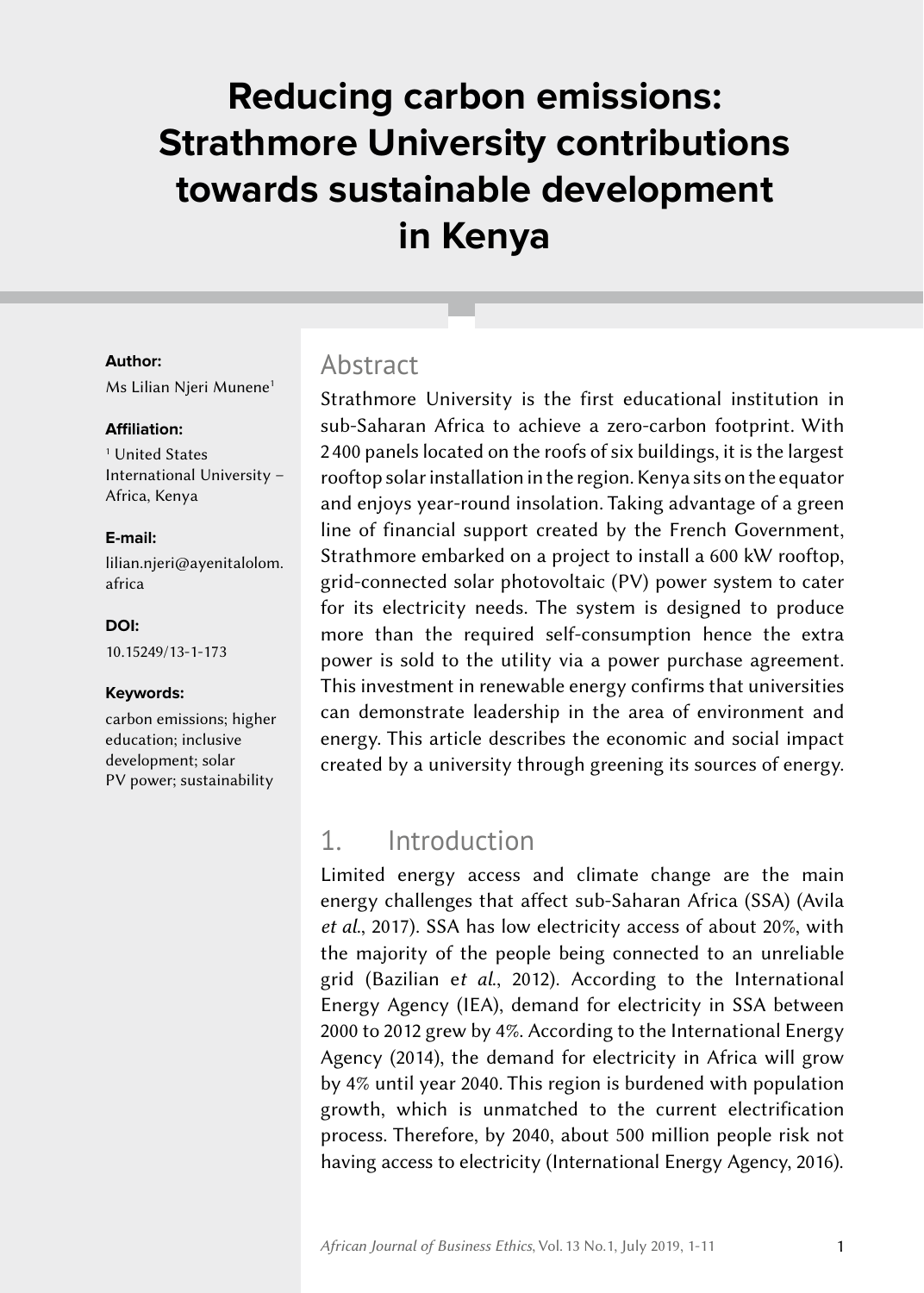

Figure 1: Demonstration of vulnerability caused by climate change in Africa

Avila *et al*. (2017) assert that global warming contributions from Africa are the least both in absolute and per capita terms. Only 3.8% of global greenhouse gases are emitted in Africa compared to China at 23%, United States at 19% and the European Union at 13%. Despite Africa's low carbon emissions, Adenle *et al*. (2017) note that it's the most vulnerable region to climate change. Climate change impacts the economy adversely by causing prolonged drought and floods leading to unstable food security and unsustainable development.

Deichmannet *et al*. (2011) assert that local renewable energy sources are more appealing since SSA nations have potential in renewable energy. It is therefore technologically feasible to exploit them using current technologies and because global trends are moving towards zero or low carbon renewable energy.

# 2. Ethics of climate change

Underlying the adverse impacts of climate change are ethical issues that people and governments should address. Climate ethicists interrogate the moral choices to guide on duties and responsibilities taken to reduce carbon emissions and effects of global warming (Gardiner, 2004). However, a moral dilemma arises as climate change adversely and disproportionately impacts poor and marginalised populations. While it is not clear who should bear the burden of responsibility of addressing climate change, these impacts cause conflicts between nations, regions and cities that are vulnerable to climate disruptions (Brown, 2013).

Climate ethicists propose mechanisms through which impacts of climate change can be addressed with fairness (Gardiner, 2004). Climate justice and equity concepts have driven mechanisms such as carbon tax aimed at pricing and reducing carbon emissions. Climate ethicists are vocal on the importance of people and governments taking up duties and responsibilities in order to protect our ecosystem (Broome, 2008); 195 countries have ratified the United Nations Framework Convention on Climate Change (UNFCCC). UNFCCC is an international agreement on climate change bringing counties together to respond appropriately to climate change impacts. The Paris Agreement came into force in 2016 with an action plan to limit global warming (Bodansky, 2016).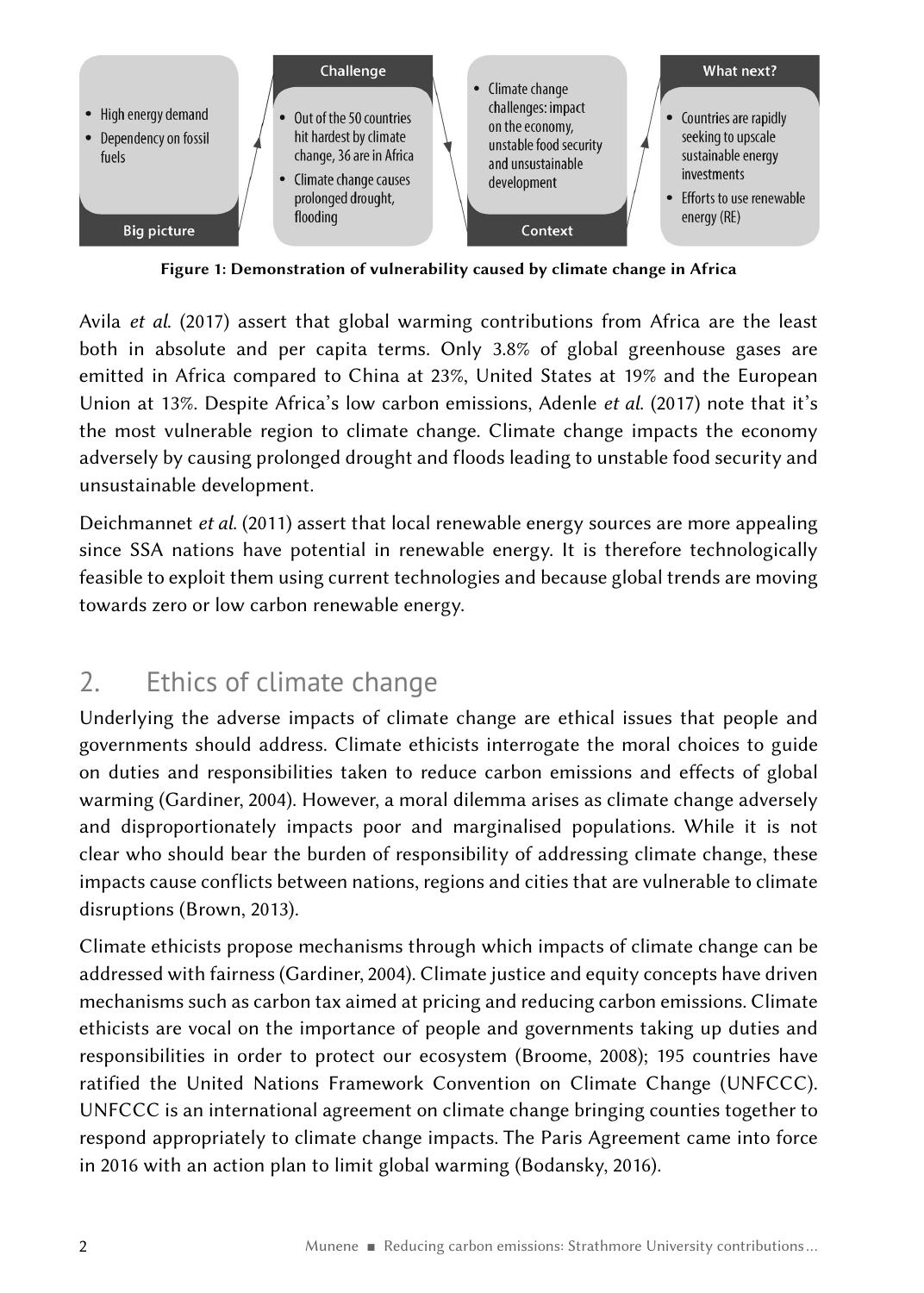# 3. The context of Kenya in reducing carbon emissions

In Kenya, climate change impacts are characterised by prolonged droughts, floods and unreliable weather patterns. These trends adversely affect Kenya's social-economic development (Oliver *et al*., 2017). The challenges affecting the nation's energy sector include a rise in demand for electricity that exceeds power supply capacity; overdependence on hydro-power leading to power rationing during adverse weather conditions such as drought, poor distribution network and power infrastructure, and low investments in power generation by the private sector (Maher *et al*., 2003).

East Africa's largest economy has committed under the Paris Agreement to tackle climate change by reducing carbon emissions by 30% by 2030. This pledge is well anchored in the Kenya Climate Change Action Plan of 2013, which is a five-year plan building on the National Climate Change Response Strategy (NCCRS) of 2010. Kenya is a party to UNFCCC and classified as Non‑Annex I for countries that have no legally binding GHG emissions reduction targets. However, Kenya has adopted mitigation strategies culminating in its ethical obligations towards tackling climate change and taking up its responsibilities to reduce carbon emissions (Oulu, 2014).

Kenya is on an ambitious economic journey to become an industrialised middle-income country by 2030. Growth of the energy sector will be required to match the needed levels of economic growth. To achieve both goals, the country recognises the need to acquire climate mitigation measures aimed at achieving the 30% emissions reduction target by expanding renewable energy sources (Oliver *et al*., 2017).

# 4. Interventions by higher education institutions to reduce carbon emissions

In 2016,  $CO<sub>2</sub>$  emissions in SSA were recorded at 0.827 metric tons per capita (World Bank, 2016). Carbon emissions in SSA are growing rapidly due to combustion of fossil fuels, high population growth, increased deforestation and cattle production (Hogarth *et al*., 2015). According to Altan (2010), reducing current levels of carbon emissions by 25% will enable stabilisation of global  $CO<sub>2</sub>$  concentrations to a level which will not have adverse impacts. To promote sustainability efforts, partnerships are being forged between the private sector, governments and Higher Education Institutions (HEIs) (Nhamo & Ntombela, 2014). Universities today are viewed as agents of inclusive development. They are expected to lead in innovative strategies to reduce carbon emissions (Uhl  $\&$ Anderson, 2001).

HEIs are playing a critical role by leading research, training and education as well as being solution providers to climate change challenges (Uhl & Anderson, 2001). According to Nhamo and Ntombela (2014), universities have a moral responsibility to address climate change through teaching practice, developing new management strategies, research and their own practical actions. Institutions of higher learning are becoming the leading frontiers in fighting climate change.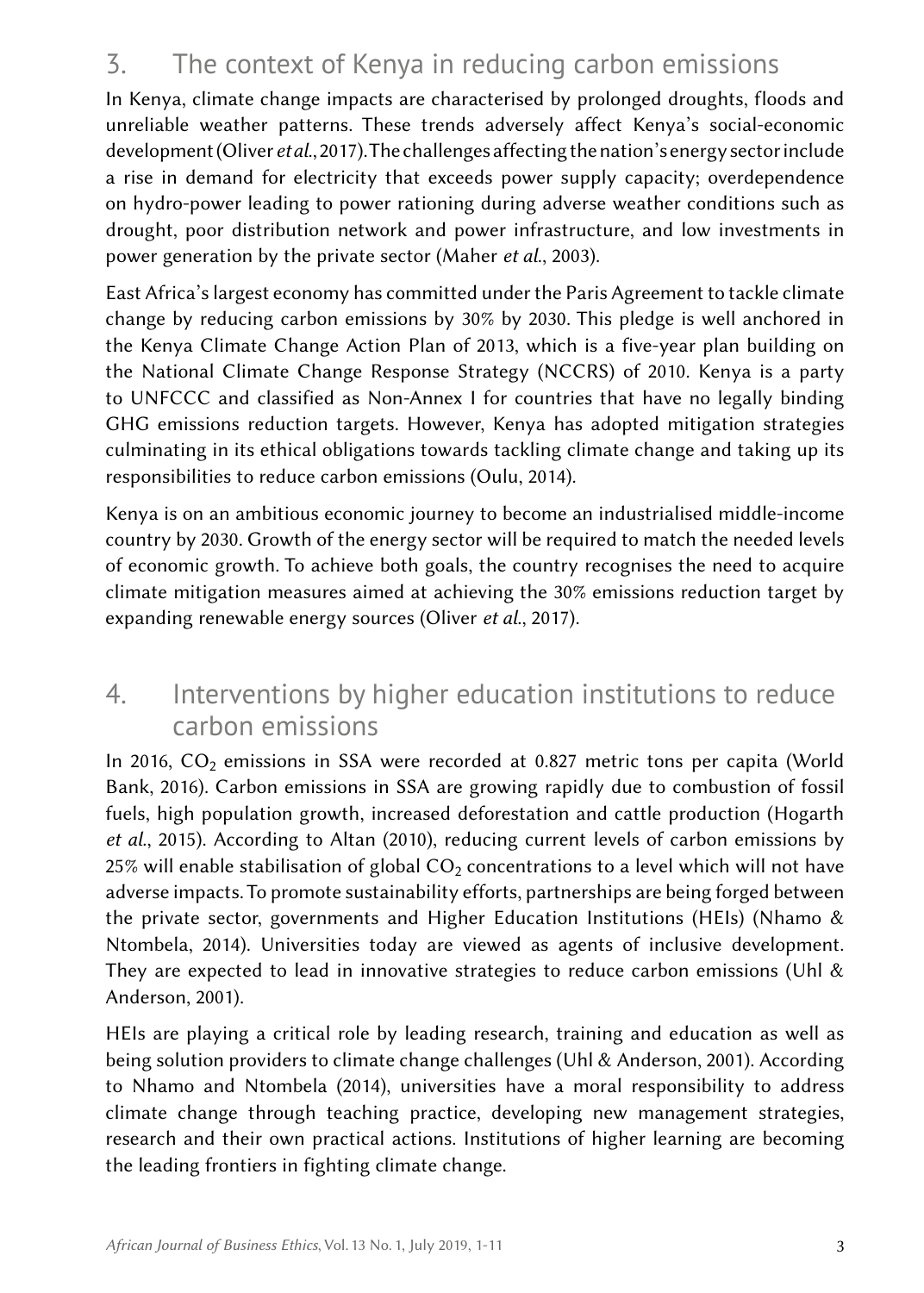Kenya has intensified its efforts to reduce its carbon footprint. In 2010, the country launched the National Climate Change Response Strategy which was followed by the National Climate Change Action Plan in 2013. The action plan between 2013 and 2017 covers adaptation and mitigation efforts towards a low carbon climate resilient development country.



Figure 2: Summary of Kenya National Climate Change Action Plan 2013–2017

In the plan, HEIs were empowered to integrate climate change into the education systems. Universities in Kenya have since then undertaken low carbon initiatives through teaching, research and innovation as well as developing climate change policies and strategies (Government of Kenya, 2013). In return, the Government of Kenya offers incentives to the Higher Education Institutions that invest in renewable energy by offering to buy power directly from these institutions.

### 4.1 Strathmore University: Contributions towards sustainable development in Kenya

Strathmore University (SU) is a Higher Education Institution based in Nairobi, Kenya. SU was initially founded as Strathmore College in 1961 and later awarded a charter in June 2007 to operate as fully-fledged university. To date, the University houses over 4 000 students, 500 members of staff and close to a million visitors a year (Strathmore University, 2018).

Since its foundation Strathmore has always been an active contributor to inclusive development in Kenya and globally (Strathmore University Annual Report, 2015). In 1961, Strathmore became the first multi-racial institution in Kenya (Strathmore University, 2018). This was seen as an indignity by many – both the natives and the colonialists. However, it constitutes a leadership milestone underpinning future successes.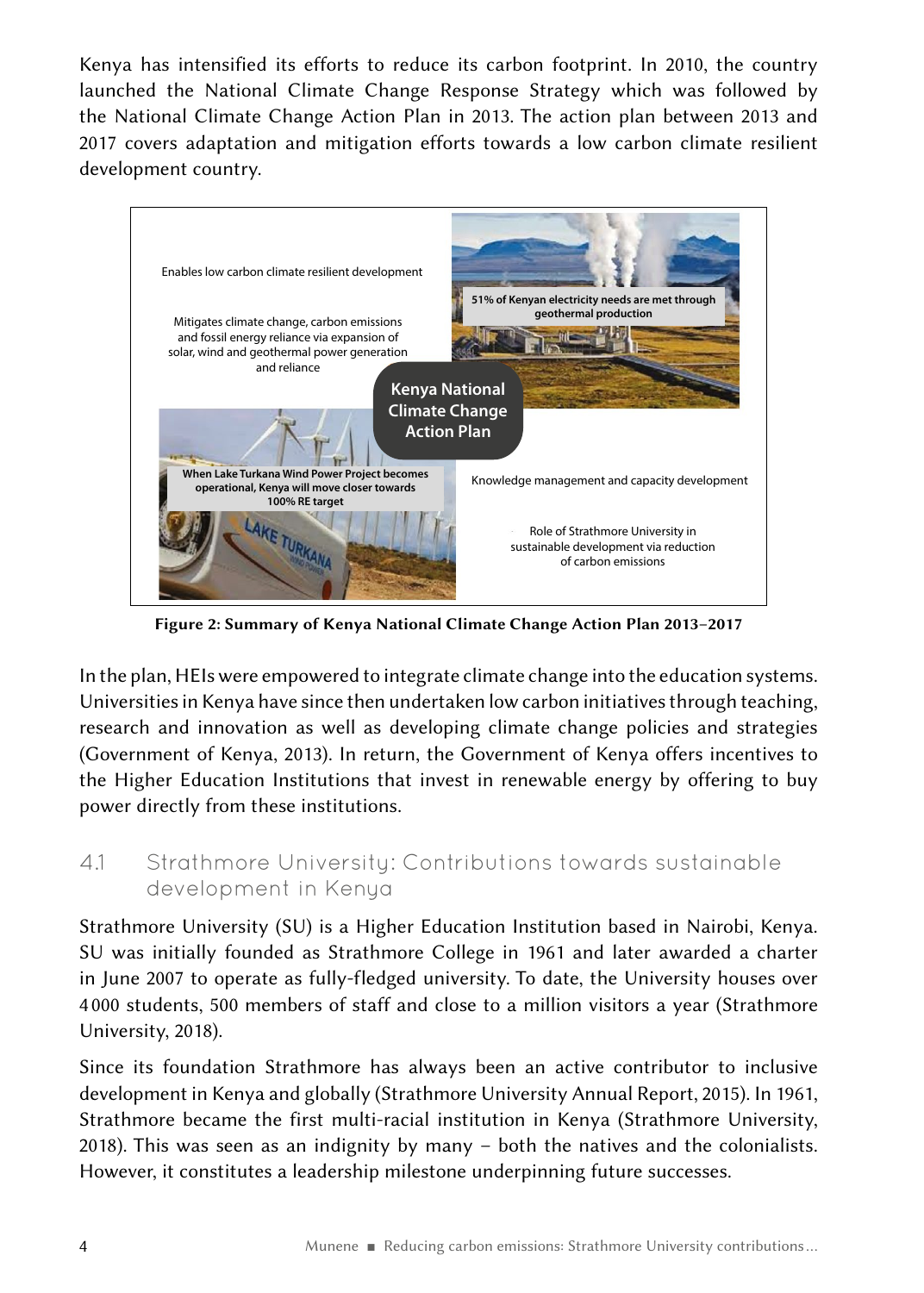Today, Strathmore University through Strathmore Energy Research Centre (SERC) actively explores and pursues opportunities that increase leadership and impact in clean energy and carbon emissions. Through teaching, research, policy development and actions both on and off campus, the University has aggressively addressed climate change challenges and consequently has become the region's reference point in sustainability efforts. The commitment has been further heightened by the development of the Centre for Sustainability Leadership that supports development of environmentally friendly and socially inclusive practices. Through SERC, the University has enacted management strategies addressing issues such as research on options to reduce carbon emissions, drawing carbon emissions, development and implementation of plans to reduce carbon emissions and training people in practices that promote renewable energy. The University has an approved sustainability policy through which a holistic vision and university-wide focus on sustainability is being achieved as internal and external stakeholders increase their awareness of renewable energy.

The University has been promoting sustainable construction and adapting buildings to climate change. New buildings including the Strathmore Business School (SBS), Management Science Building (MSB) and Student Centre (SC) have been constructed using the LEED (Leadership in Energy and Environmental Design) standards. These green buildings cover a space of 22000 m<sup>2</sup> in total and they house offices, lecture halls, conference halls, recreational facilities and a cafeteria (Da Silva *et al*., 2015). Adapting buildings to climate change has led to a reduction of energy consumption by 40% (Da Silva & Ssekulima, 2011).

### 4.2 Strathmore University electricity consumption

Electricity in the University is supplied by Kenya Power (KPLC) on Commercial CI1 tariff at 415 V for two utility billing accounts. Electricity is consumed mostly for lighting, cooking, air ventilation, water heating, lifts, escalators, computers and other appliances. From January 2012, the demand and consumption for electricity in the University has been increasing. The trend is attributed to increased growth of the University, high number of added activities and increasing numbers of students and members of staff.



Figure 3: Electricity consumption at Strathmore University from July 2012 to June 2014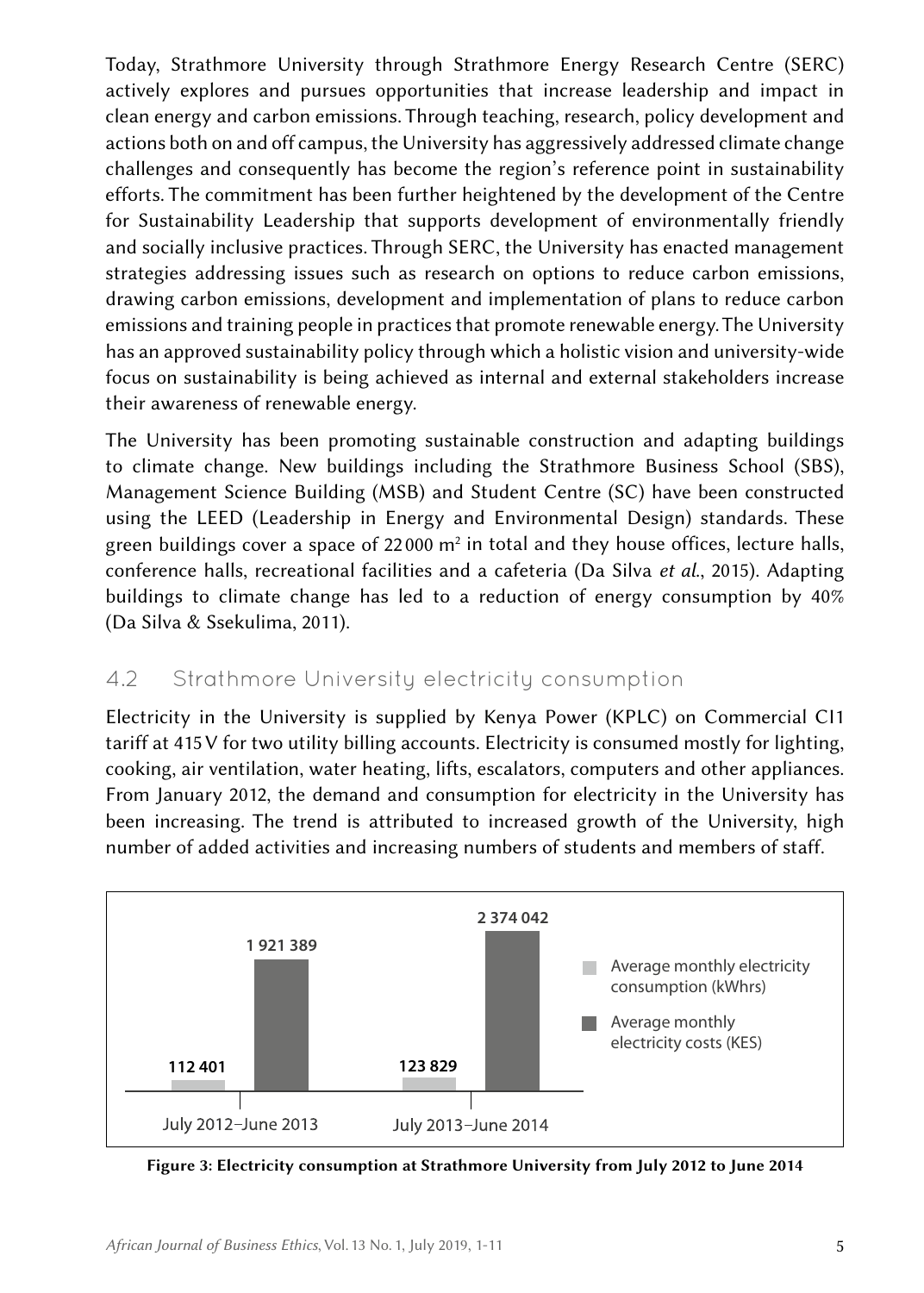As shown in Figure 3, the average consumption increased from 112,401 kWhrs in 2012/2013 to 123,829 in 2013/2014. Consequently, average electricity costs increased from KES 1,921,389 in 2012/2013 to KES 2,374,042 in 2013/2014. The monthly average tariff increased from KES 17.09/kWhr to KES 19.17/kWhr in the same period.



Figure 4: Average tariff charge (KES/kWhr) at Strathmore University from July 2012 to June 2014

Strathmore University installed a grid-connected rooftop solar photovoltaic (PV) system designed to supply the University's entire campus with electrical energy for a period of 25 years. The project was implemented with the aim of increasing sustainability efforts by partnering with global institutions to respond to climate change and carbon emissions.



Figure 5: Strathmore University's green buildings with solar PV systems on the rooftop *Source: SERC*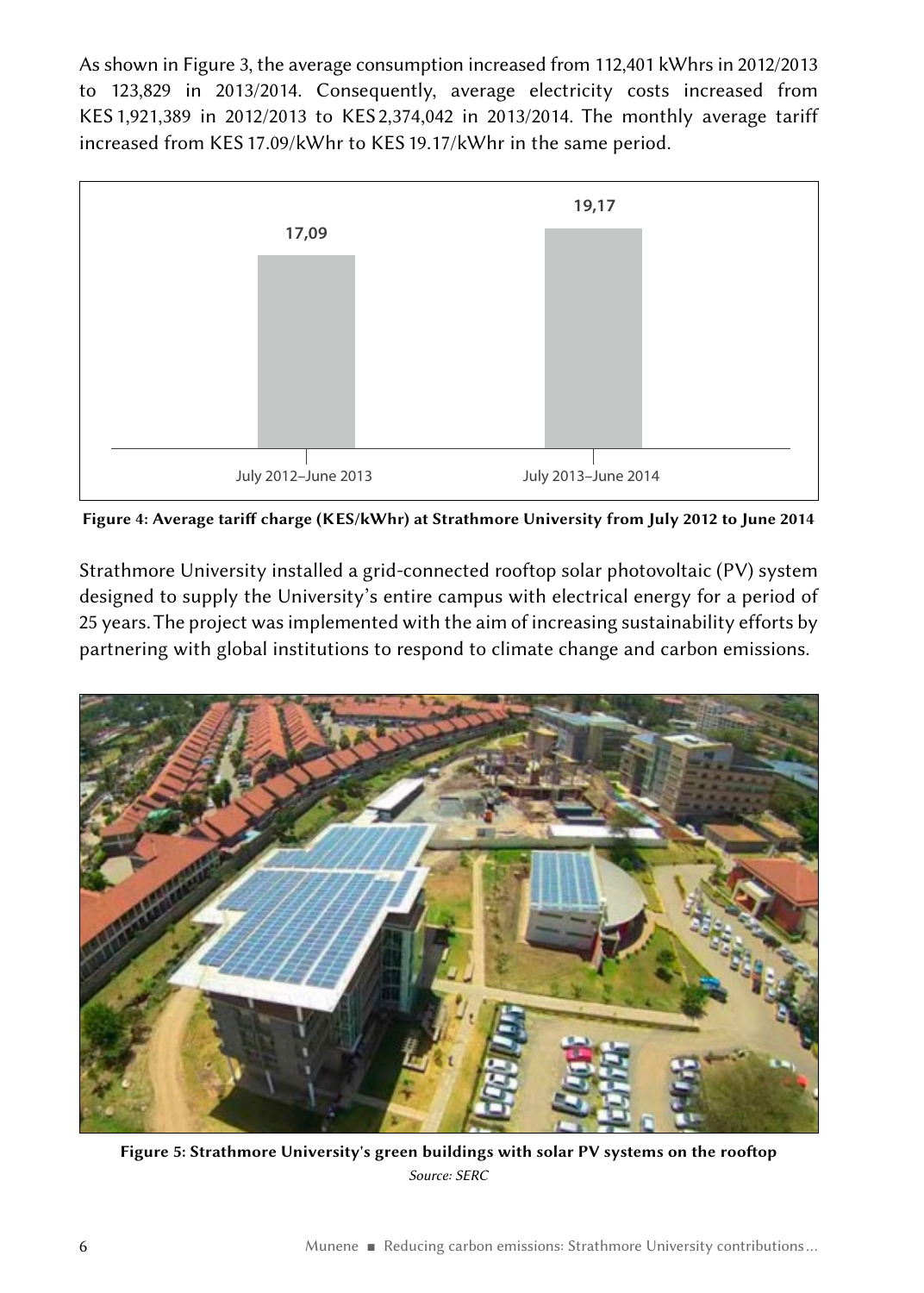This article aims to present a case of inclusive development by a Kenyan university through investing in renewable energy. The implementation of the solar PV system in the University, energy production, consumption and dispatch to the national grid, financial impact and social/environmental impacts of the project confirm that HEIs can demonstrate leadership in the area of environment and energy. The article also addresses the challenges encountered in the project.

### 4.3 The Strathmore University solar PV project

According to Shum and Watanabe (2009), solar PV has proved to be a mainstream technology for generating clean energy. solar PV has become a highly modular solution providing electricity solutions both on- and off‑grid. Strathmore University embarked on an ambitious sustainability initiative to install a 600 kW rooftop grid-tied solar PV system which became fully operational on 24 June 2014. The solar PV systems are installed in six buildings around the University with production capacity distributed as 180 kW, 100 kW, 80 kW, 80 kW and 40 kW as illustrated in Figure 6.



Figure 6: Installed rooftop grid-tied solar PV system in Strathmore University *Source: SERC*

The University invested in a solar PV power plant buoyed by the following factors:

- Awareness and knowledge of the University's senior management about solar PV technology, and its pioneering spirit.
- The University's location close to the equator giving it an advantage in tapping solar power due to the fact that it receives an average insolation of 4‑6kWh/m2/day without the need for sun tracking.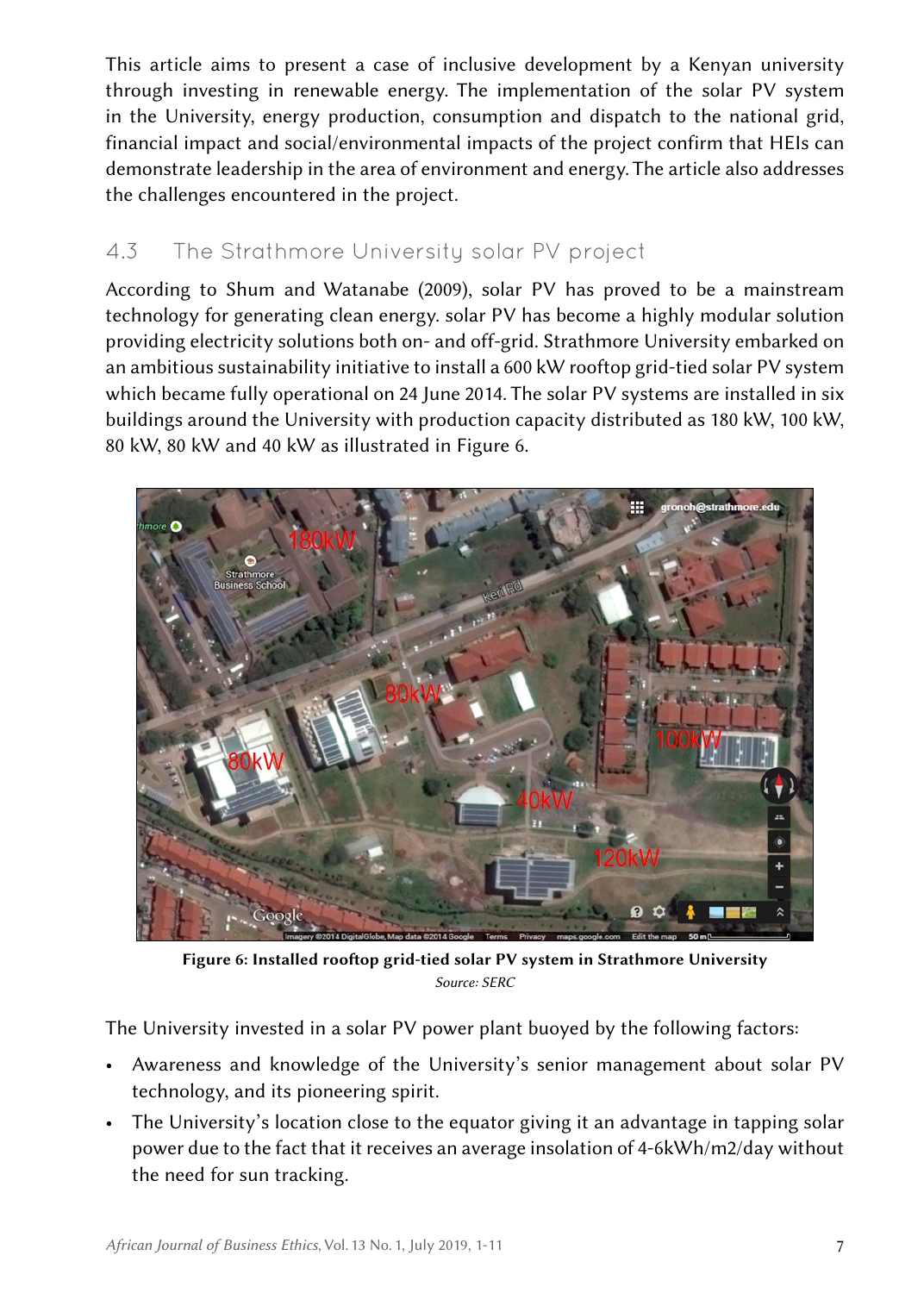- The existence of a green energy facility, set up by the French Development Agency, offering project financing at concessional rates.
- Additionally, the existing feed-in-tariff regime allowed the possibility of a gridconnected system without the need for storage which is always expensive and availing the possibility of selling to the utility excess power.

### 4.4 Project financing and loan repayments

The solar PV power plant was financed through a loan by Co-operative Bank of Kenya. The credit line was provided by Africa Development Bank Green Line of Credit at an interest rate of 4.1% over a 10‑year period, with one‑year moratorium. However, through competitive sourcing of the solar PV system component parts, optimisation of the system size and the modular approach to the building of the system there were major cost discounts, which reduced the loan payback period from 10 to 7 years (Silva, 2013).

The energy produced by the solar PV system from June 2014 to June 2017 is 2,330,160.78  kWhr. The average tariff for the period under review is KES 19/kWhr, therefore, the production is equivalent to KES 44,273,055 (\$442,730.55). Average monthly production for the period under review is 64,726.69 kWhr (equivalent to KES 1,229,807.08 per month). Based on the SERC measurements, 70% of the energy produced is consumed within the University and 30% is exported to the national grid metered at 11kV on a tariff of \$0.12/kWhr. Therefore, for the period under review, 699,048.23kWhrs were discharged to the grid.



Figure 7: Monthly solar PV production (kWhrs) from June 2014 to June 2017 *Source: SERC*

Energy discharge to the national grid only happens during periods of low demand such as weekends or on holidays. This new trend has graduated Strathmore University to be a net importer of energy.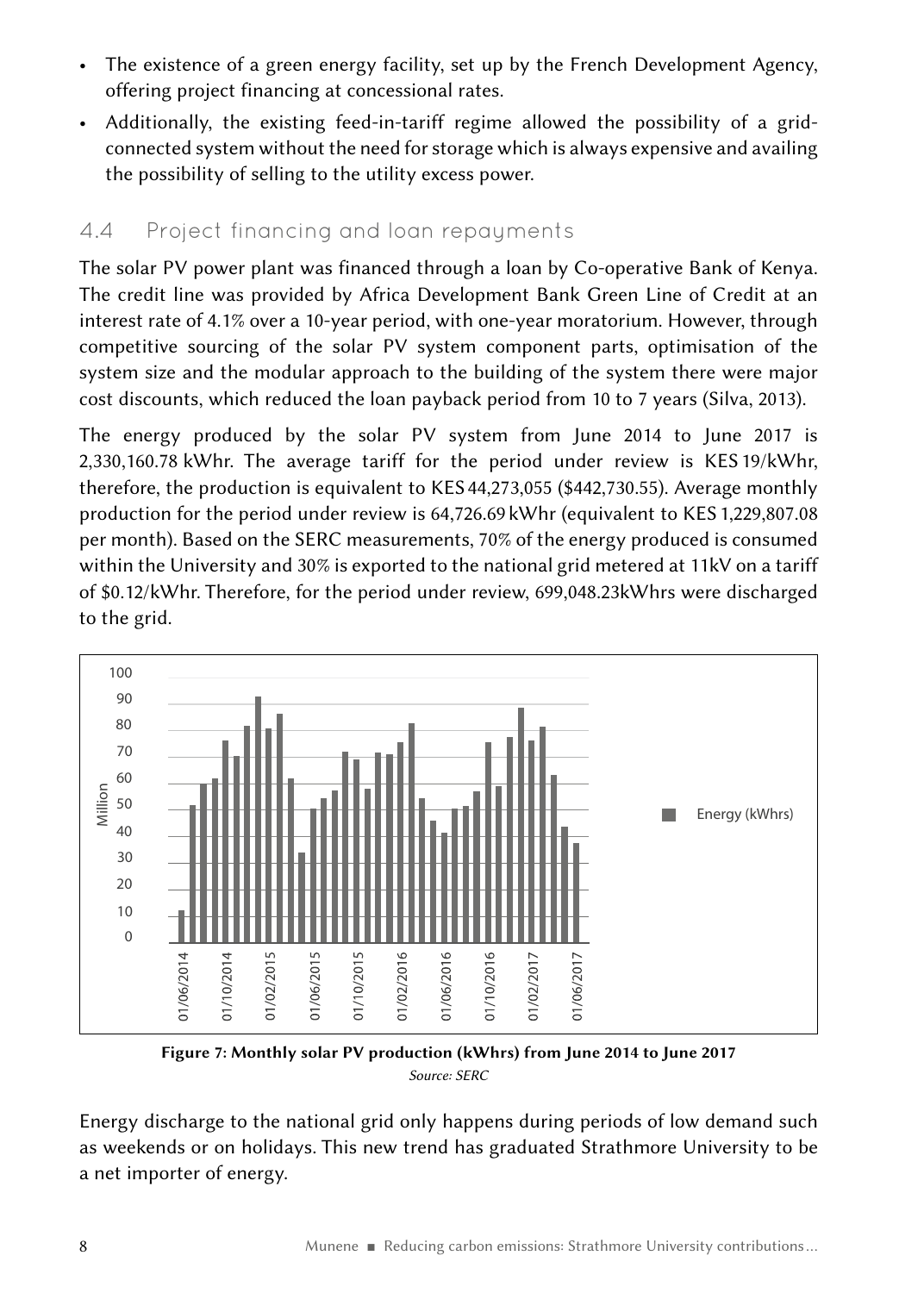Table 1 gives further details of the total earnings from the solar PV system for the period from June 2014 to June 2017. On average, the solar PV system earns the University KES 1,131,163.38 per month. This amount is sufficient to cover monthly loan repayments of KES 1,083,330 for 7 years. The solar PV system has a useful life of 25 years. Therefore, the University will utilise it for a long time, earn more and contribute significantly towards Kenyan climate change and sustainability efforts.

| Table 1: Total solar PV system earnings 2014-2017 |  |  |
|---------------------------------------------------|--|--|
|                                                   |  |  |

|                                                                                                                     | 2014         | 2015          | 2016          | 2017         |
|---------------------------------------------------------------------------------------------------------------------|--------------|---------------|---------------|--------------|
| Energy savings to the University<br>(70% of the solar PV production)<br>at KES 19/kWhr (US\$ 0.19/kWhr)             | 5,534,498.38 | 10,463,266.25 | 9,849,734.06  | 5,143,639.71 |
| Earnings from energy exported<br>to the grid (30% of the solar PV<br>production) at KES 12/kWhr<br>(US\$ 0.12/kWhr) | 2,832,162.29 | 2.832.162.29  | 2.666.093.43  | 1,392,263.38 |
| Total solar PV system earnings                                                                                      | 8,368,674.68 | 13,297,443.54 | 12,517,843.49 | 6,537,920.09 |

*Source: SERC*

## 4.5 Solar PV project impacts

The solar PV project has grown to be a lab promoting research and hands-on training for engineers and technicians. The live laboratory had by May 2017 trained over 1 500 people. The capacity-building initiatives became necessary in order to create skills and knowledge required to install and maintain the grid-connected solar PV power plants.

Strathmore University has indeed contributed to Kenya's social development by adding electrical power-generation capacities. Strathmore University collaborated with GIZ and Kwale County government to install a 1.6 kW solar stand-alone system on Wasini Island in 2014. Today, the Wasini Island community is able to generate income through phone charging, internet café, photocopying and printing services, and selling of cold drinks.

# 5. Conclusions

The solar PV power system is challenged by the amount of solar insolation. Furthermore, production does not happen during the night but during the day only. Therefore, all the energy generated should be efficiently measured for internal consumption and dispatched efficiently to the grid.

As a result of Strathmore successfully installing the 600kW solar PV power plant, it has earned a reputation across the region for leading in sustainability efforts. Through these efforts, it won the Private Sector award in the KAM Renewable Energy Project Awards in 2015 during the Kenya Clean Energy Conference. The success has attracted partners such as GIZ, DANIDA and DFID. Consequently, through sustainability partnerships, the University will be able to roll out solar power projects off the campus and propel Kenya to a sufficient energy production country.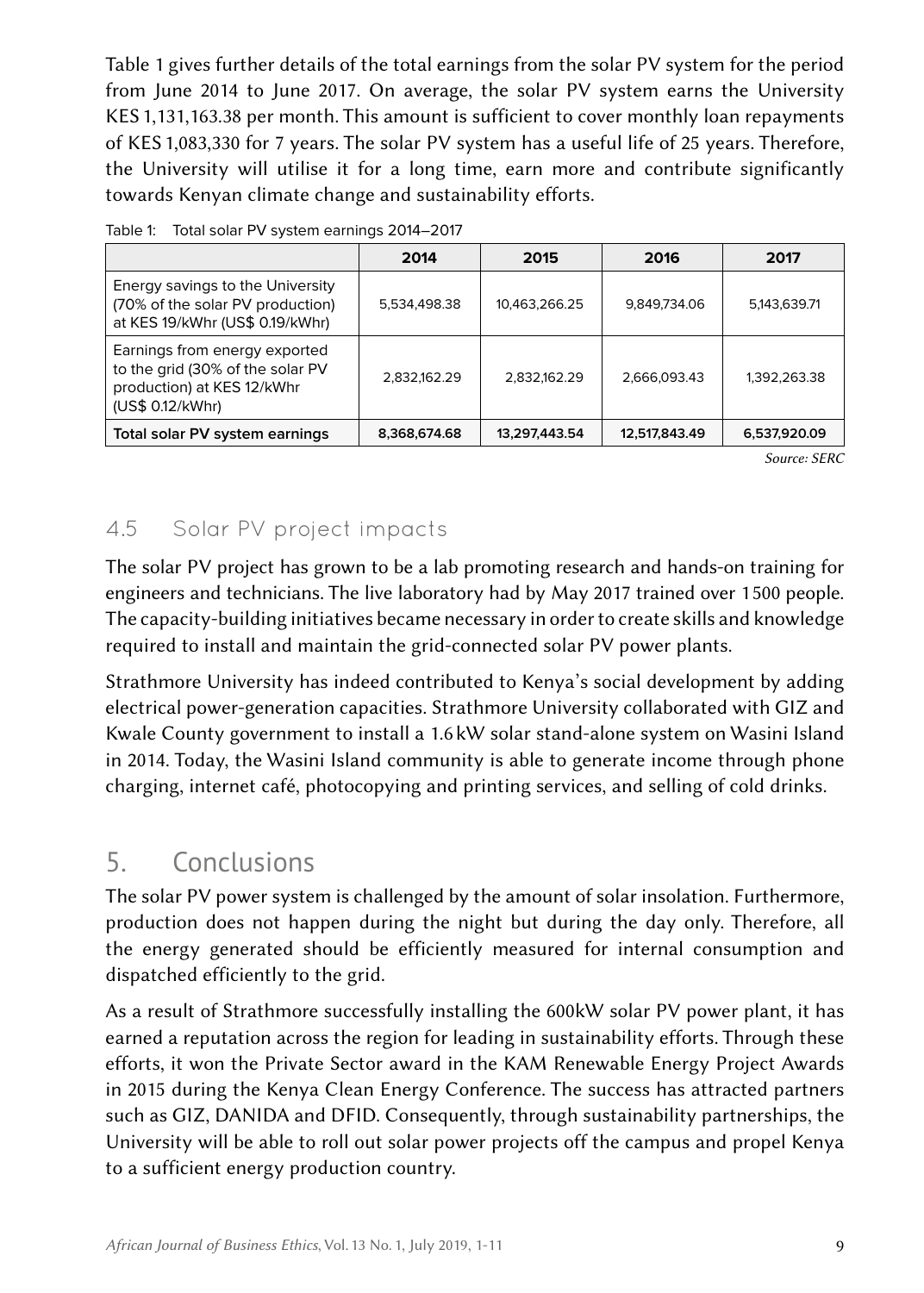Grid-connected solar PV has brought all University stakeholders together to promote sustainability initiatives and address issues in climate change. SERC has conducted impactful live training sessions on installation and maintenance of solar PV power systems from the laboratory in the University. Additionally, there have been seminars to educate the students on the application of solar PV technologies. Hands-on training given to solar technicians has enabled the University to create agents of change who are acting as renewable energy ambassadors in the region. These initiatives not only motivate Kenya to improve its renewable energy production but also to become a low carbon emitter.

### References

- Adenle, A. *et al*. (2017). Managing climate change risks in Africa A global perspective. *Ecological Economics*, 141(1):190‑201. <https://doi.org/10.1016/j.ecolecon.2017.06.004>
- Altan, H. (2010). Energy efficiency interventions in UK higher education institutions. *Energy Policy*, 38(12):7722‑7731. <https://doi.org/10.1016/j.enpol.2010.08.024>
- Avila, N., Carvallo, J., Shaw, B. & Kammen, D. (2017). *The energy challenge in sub‑Saharan Africa: A guide for advocates and policy makers*. OXFAM.
- Bazilian, M. *et al*. (2012). Energy access scenarios to 2030 for the power sector in sub‑Saharan Africa. *Utilities Policy*, 20(1):1‑16.<https://doi.org/10.1016/j.jup.2011.11.002>
- Bodansky, D. (2016). The Paris climate change agreement: A new hope? *American Journal of International Law*, 110(2):288‑319. <https://doi.org/10.5305/amerjintelaw.110.2.0288>
- Broome, J. (2008). The ethics of climate change. *Scientific American*, 298(6):96‑102. [https://doi.org/10.1038/](https://doi.org/10.1038/scientificamerican0608-96) [scientificamerican0608-96](https://doi.org/10.1038/scientificamerican0608-96)
- Brown, D. (2013). *Climate change ethics: Navigating the perfect moral storm*. London: Routledge. [https://doi.](https://doi.org/10.4324/9780203103234) [org/10.4324/9780203103234](https://doi.org/10.4324/9780203103234)
- Da Silva, I., Ronoh, G., Ouma, C. & Jerono, C. (2015). Reducing carbon emissions in a third level educational institution in sub‑Saharan Africa. In: Leal Filho, W. (ed.). *Transformative approaches to sustainable development at universities: Working across disciplines*. Cham: Springer. 513‑524. [https://doi.](https://doi.org/10.1007/978-3-319-08837-2_34) [org/10.1007/978-3-319-08837-2\\_34](https://doi.org/10.1007/978-3-319-08837-2_34)
- Da Silva, I.P. & Ssekulima, E.B. (2015). *Energy-efficient building envelope designs for institutional buildings in East Africa*. Paper presented at the Domestic Use of Energy Conference held at the Cape Peninsula University of Technology, Cape Town, 30 March to 1 April.
- Deichmann, U., Meisner, C., Murray, S. & Wheeler, D. (2011). The economics of renewable energy expansion in rural sub‑Saharan Africa. *Energy Policy*, 39(1):215‑227.<https://doi.org/10.1016/j.enpol.2010.09.034>
- Gardiner, S. (2004). Ethics and global climate change. *Ethics*, 114(3):555‑600.<https://doi.org/10.1086/382247>
- Government of Kenya. (2013). *National Climate Change Action Plan 2013–2017*. Nairobi: Government of Kenya.
- Hogarth, J.R., Haywood, C. & Whitley, S. (2015). *Low-carbon development in sub‑Saharan Africa: 20 crosssector transitions*. London: Overseas Development Institute.
- International Energy Agency. (2014). *Africa energy outlook: A focus on energy prospects in sub‑Saharan Africa*. Paris: International Energy Agency.<https://doi.org/10.1787/weo-2014-en>
- International Energy Agency. (2016). *World energy outlook*. Paris: International Energy Agency.
- Maher, P., Smith, N. & Williams, A. (2003). Assessment of pico hydro as an option for off-grid electrification in Kenya. *Renewable Energy*, 28(9):1357‑1369. [https://doi.org/10.1016/S0960-1481\(02\)00216-1](https://doi.org/10.1016/S0960-1481(02)00216-1)
- Nhamo, G. & Ntombela, N. (2014). Higher education institutions and carbon management: Cases from the UK and South Africa. *Problems and Perspectives in Management*, 12(1):208-217.